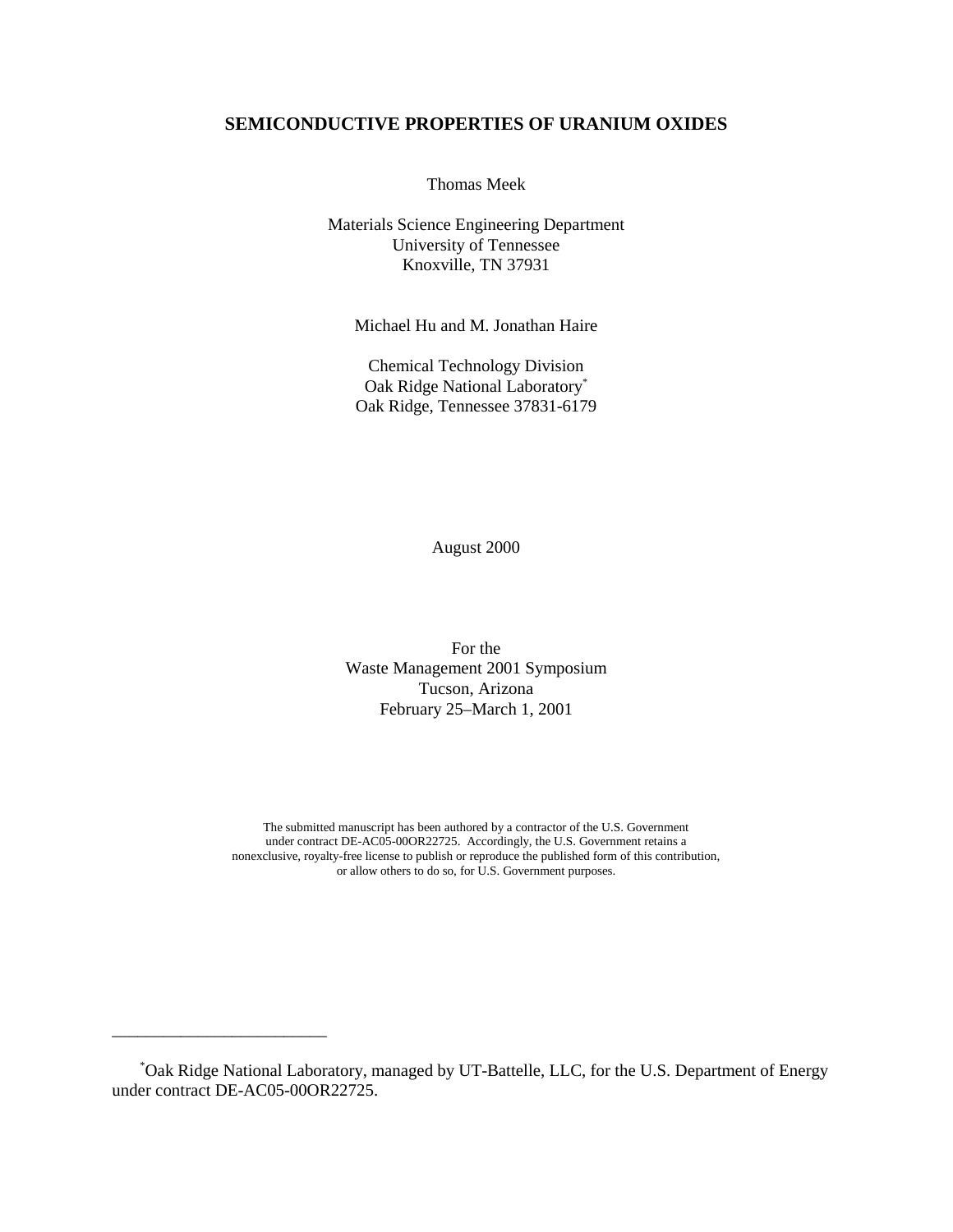#### **SEMICONDUCTIVE PROPERTIES OF URANIUM OXIDES**

Thomas Meek

Materials Science and Engineering Department University of Tennessee, Knoxville, Tennessee 37931

Michael Hu and M. Jonathan Haire

Chemical Technology Division Oak Ridge National Laboratory Oak Ridge, TN 37831-6180

# **ABSTRACT**

Semiconductors that are based on uranium dioxide (or other actinide compounds) appear possible and could offer significant improvements in performance as compared to conventional Si, Ge, and GaAs materials. The energy band gap (forbidden band gap) for uranium dioxide  $(UO<sub>2</sub>)$  lies between Si and GaAs at the optimum of the band gap vs efficiency curve (1), indicating that one should be able to use uranium oxides to make very efficient solar cells, semiconductors, or other electronic device. The electrical conductivity of intrinsic  $UO<sub>2</sub>$  is approximately the same as GaAs (1). The dielectric constant of  $UO<sub>2</sub>$  (~22) is nearly double that for Si (11.2) and GaAs (14.1) (2), perhaps making  $UO<sub>2</sub>$  better suited for integrated circuits than Si, Ge, and GaAs. The ceramic oxides of uranium (e.g.,  $U_3O_8$  or  $UO_2$ ) can withstand much higher operating temperatures  $(\sim 2600 \text{ K})$  than can Si or GaAs  $(\leq 473 \text{ K})$ . In addition, oxides are much more resistive to radiation damage, perhaps making uranium oxides more suitable for fabrication of devices used in special (e.g., space and military) applications. Thus, it appears that a new higher performance class of semiconductors are possible: uranium oxide-based semiconductors.

This paper discusses the electronic properties of uranium dioxide and describes the potential performance advantages of uranium dioxide as compared to conventional semiconductor materials. The need for additional fundamental data is discussed. The results of fabricating and testing a uranium-based diode will be presented if the test results are available in time. This work was conducted under the auspices of the U.S. Department of Energy's Depleted Uranium Uses Research and Development Program.

#### **INTRODUCTION**

There has never been an electronic device made using an oxide of uranium as a semiconductor. Yet, uranium oxides have intrinsic electrical and electronic properties equivalent to or much better than the intrinsic properties of conventional Si, Ge, and GaAs semiconductor materials. Figure 1 compares the range of UO<sub>2</sub> conductivity to typical ranges of conductivity of common insulators, semiconductors, and conductors (1). Figure 2 gives the electrical conductivity of  $UO<sub>2</sub>$  single crystals as a function of temperature. At room temperature, the electrical conductivity of intrinsic  $UO<sub>2</sub>(3)$  is approximately the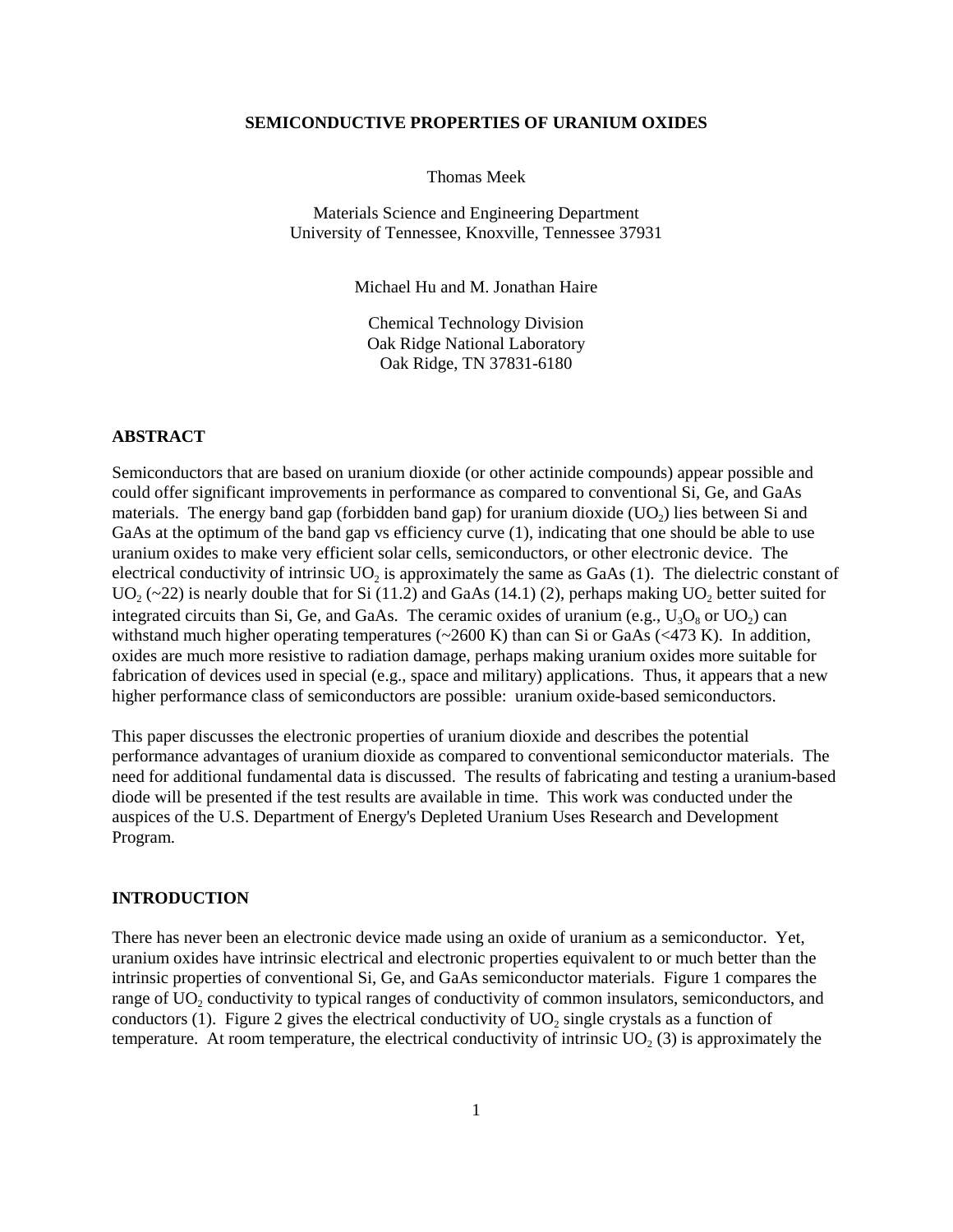same as a single crystal of silicon and less than the intrinsic electrical conductivity of GaAs. Clearly,  $UO<sub>2</sub>$  is an excellent semiconductor material.

The solar-cell efficiency vs electronic energy band gap for uranium dioxide is shown in Fig. 3 and is compared to other semiconductor materials (1). The electronic band gap of  $UO<sub>2</sub>$ lies near the optimum efficiency, maximum of the curves at  $\sim$ 1.3 eV (2), between Si and GaAs, indicating that  $UO<sub>2</sub>$  is a somewhat better semiconductor material than are conventional Si or GaAs materials for solar-cell applications.

Certain materials in contact with each other produce an electric current when there is a temperature gradient across the junction. The Seebeck coefficient is a measure of this thermoelectric effect. At room temperature (~300 K), the Seebeck coefficient of uranium dioxide is  $\sim$ 750 : V/K, as shown in Fig. 4. This value is considerably higher than the currently most promising materials  $Tl_2SnTe_5$  and  $Tl_2GeTe_5$  $(-270: V/K)$  (4), shown in Fig. 5. Other factors, such as electrical and thermal conductivity, are important along with the Seebeck coefficient, but these factors also have favorable properties, as previously discussed. Thus, uranium oxides might be used as a thermoelectric material and be applied in next generation small-scale refrigerators and power generation applications.

The dielectric constant of  $UO<sub>2</sub>$  is nearly double that of Si and GaAs—22 at room temperature as compared to 12 and 14 for Si and GaAs, respectively (2). This characteristic may make uranium oxides suitable for making higher density integrated circuits with higher breakdown voltages than current silicon-based electronics, without suffering complementary metal oxide semiconductor (CMOS) tunneling breakdown due to smaller nanometer size features. Thus, uranium oxide electronics may offer better integrated circuit performance than do conventional Si or GaAs material devices.

A literature search reveals that the work-function parameter has never been measured for  $UO<sub>2</sub>$ . The





1.6

1.6 2.4<br>10<sup>3</sup>/T(T in K)

3.2

0.8



Fig. 3. Ideal Solar-Cell Efficiency at 300K for 1 Sun and for a 1000-Sun Concentration [Sze 1985].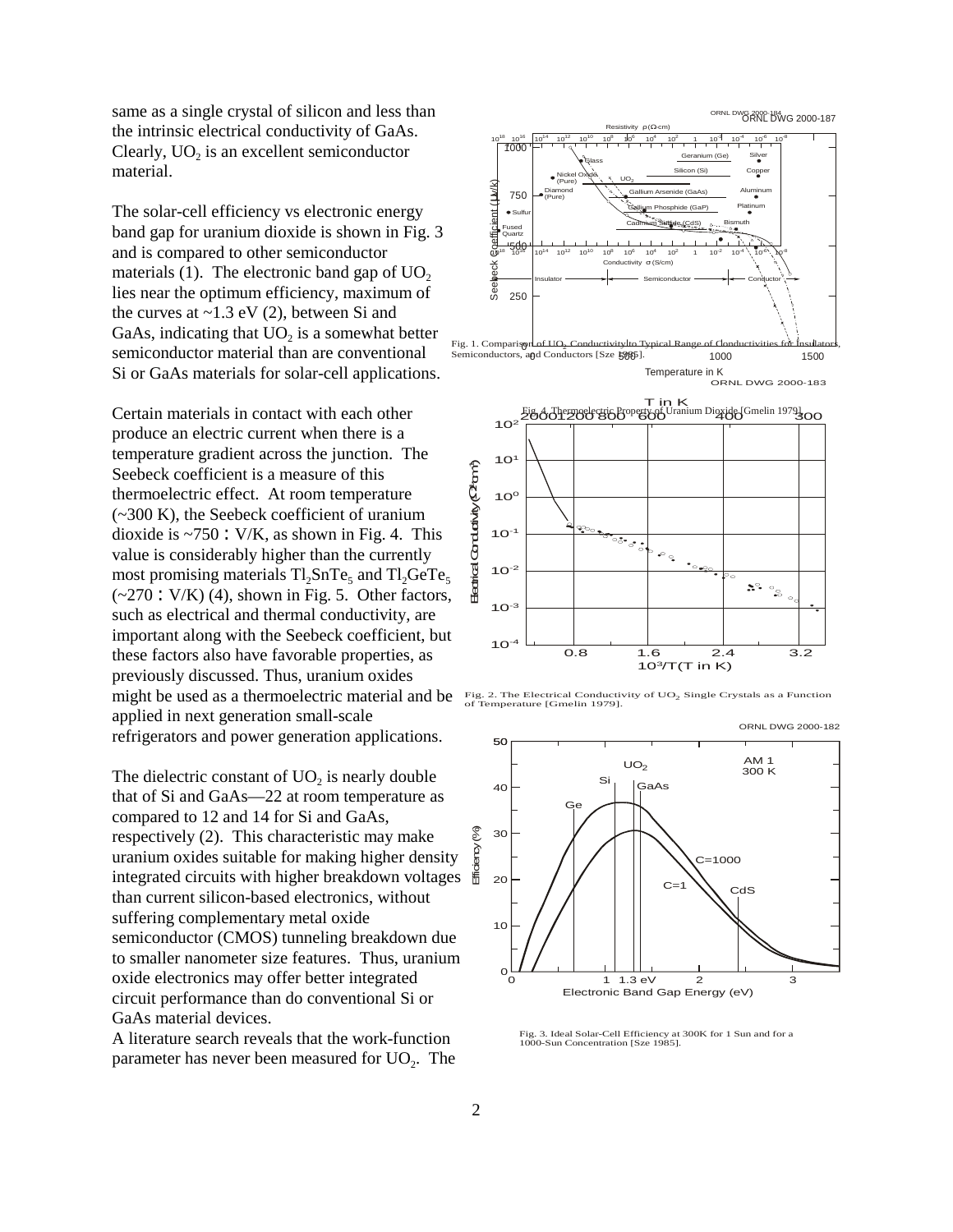value of the work function parameter for various elements are shown in Fig. 6. Also, the solubility of various dopant materials in uranium oxides has not been measured. This information indicates that uranium oxides have never seriously been considered as semiconductor devices. Many electronic parameters need to be measured again with the intent of using uranium oxides as semiconductor material.

## **URANIUM-BASED ELECTRONIC DEVICES**

The implications of these data are discussed for several semiconductor devices.

#### **Solar Cells**

The electronic bandgap of  $UO<sub>2</sub>$  is ~1.3 eV (at room temperature) (2), which is between Si and GaAs and is very near the peak of the efficiency vs  $E_{\varrho}$  curve, as shown in Fig. 3. Thus,  $UO_2$  should give the highest solar-cell efficiency possible. The electronic band gap for  $UO_2$ ,  $U_3O_8$ , and  $U_2O_2$  are such that each of these materials can be made into a photovoltaic device that can convert optical and infrared (IR) radiation into electrical energy.

A solar cell is a simple, semiconductive, energy conversion device. The performance of such a device is described in terms of conversion efficiency—how well incident solar radiation is converted into usable electrical power. Power is measured by multiplying short circuit current by open-circuit voltage.

While various solar-cell designs are feasible, perhaps the easiest to fabricate is a Schottkybarrier solar cell. This type of solar cell makes use of the different work functions of the oxide material and of the other contact material forming the diode. The device is fabricated by using polycrystalline or single-crystal uranium dioxide. Typically, a thin, metal-film top contact is deposited via a conventional sputtering technique, and an ohmic back contact is made with gallium.



Fig. 5. Data for the Most Promising Thermoelectric Materials: (1) Polycrystalline TST, (2) TGT, (3) Hot Pressed TST, (4) TST Single Crystal [Sharp].



Fig. 6. Metal Work Function for a Clean Metal Surface in a Vacuum Versus Atomic Number [Sze 1985].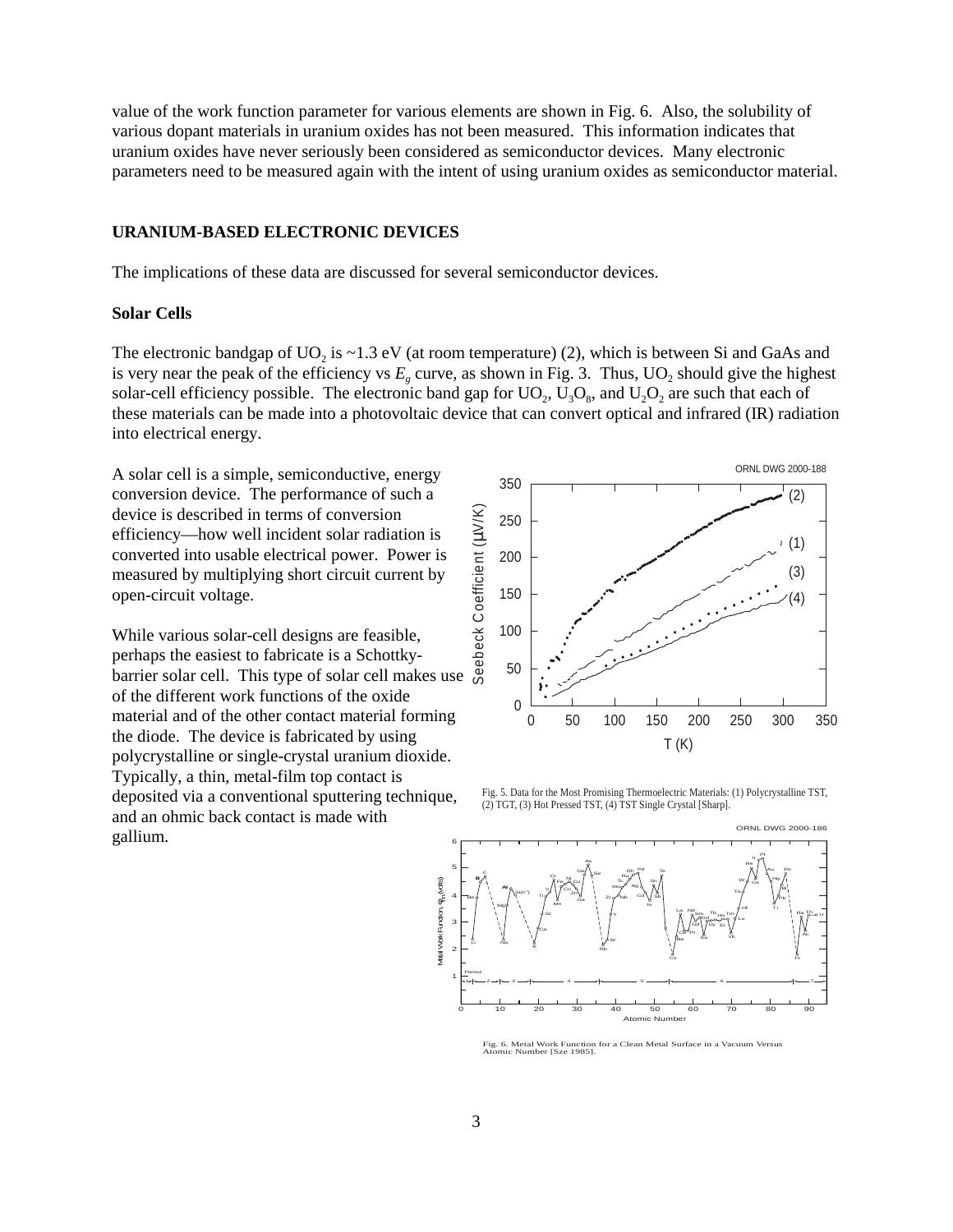#### **Thermoelectric Devices**

When a junction is made between a uranium oxide material and another thermoelectric material (e.g., a metal), a thermoelectric cell is made. If a temperature gradient is established across the junction, an electric current is generated via the Seebeck effect. If optical or IR radiation is incident on the material, additional current is generated across the interface. For example, one material might be exposed to the inside of a refrigerator and the other to ambient room conditions in a next generation refrigerator. Or, one material may be exposed to an inside temperature of a spacecraft and the other to ambient cold-space temperature in a power-generation application.

## **Integrated Circuits**

Conventional integrated circuits suffer CMOS tunneling breakdown due to the smaller 2.5-nanometer device size used today. The density of components in microcircuits has grown exponentially since the early days of the industry—doubling every 18 months. To continue this density scaling, the only option is to go to higher dielectric constant materials. Manufacturers must convert to a high dielectric constant material within five years to avoid slackening of the pace of innovation (5). The dielectric constant for UO<sub>2</sub> is 22 at room temperature as compared to 12 for Si and 14 for GaAs (2). This implies that uranium dioxide integrated circuits can be made much smaller (denser) than conventional integrated circuits.

## **FUNDAMENTAL DATA NEEDED**

Before it can be said that uranium-based semiconductors are better than current ones, the electronic and electrooptical properties of uranium oxide single crystals and polycrystals powders and solid materials must be characterized.

## **Impact of Radioactive Decay**

The impact of radioactive decay of <sup>238</sup>U and <sup>235</sup>U on electronic performance has not been evaluated. Alpha particle decay would introduce helium impurities and might inhibit current carrier mobility and overall electrical conductivity. The very long half-lives of  $^{238}$ U and  $^{235}$ U and subsequent slow decay rate should have little impact on the performance of solar cells and thermoelectric devices, but they could impact high-performance integrated circuits.

### **Impact of Stoichiometry**

The literature indicates that the performance of  $UO<sub>2</sub>$  as a semiconductor material is strongly related to its stoichiometry. For example, as shown in Fig. 7, the electrical conductivity of  $UO_{2.001}$  vs that of  $UO_{1.994}$ varies by four orders of magnitude (3). Thus, there are many fundamental properties of uranium oxide semiconductors that should be remeasured—with close attention paid to such parameters as oxygen content, with the objective of uranium use in semiconductor devices.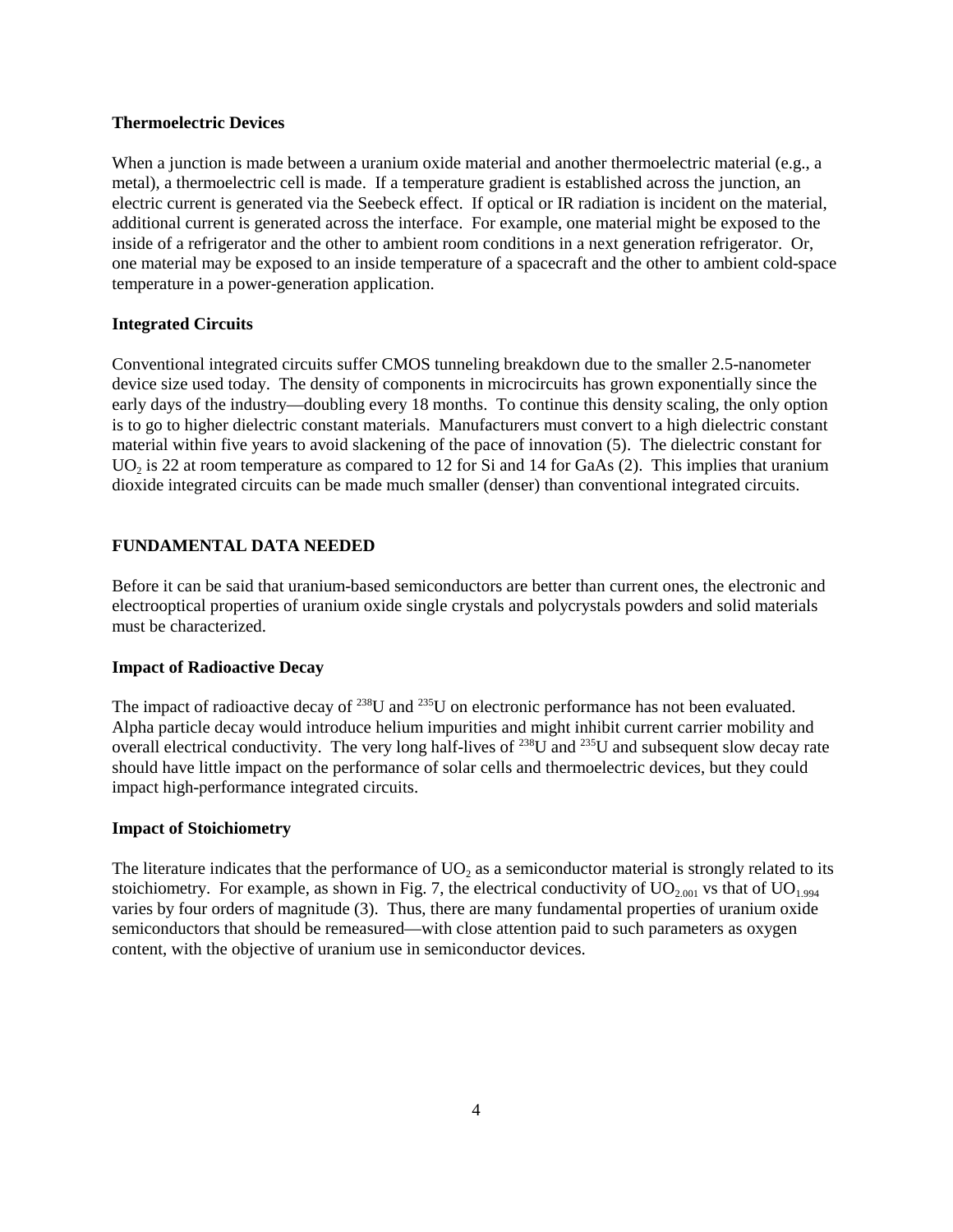#### **Dopant Materials**

Before uranium-based integrated circuit devices can be designed and fabricated, dopants must be chosen. Figure 8 shows dopant solubility in silicon. Similar curves of impurity solubility in uranium are needed to choose the optimum dopant. But, such curves do not exist.

### **DEPLETED URANIUM CONSUMPTION**

Approximately 5,000 t of silicon are processed worldwide each year into electronic devices. If depleted uranium (DU) were used instead of silicon, on an atom-for-atom basis (238/28), this corresponds to 42,000 t/year of DU consumption. There are ~20,000 t of DU produced each year in the United States as tails from uranium enrichment operations. Thus, if all electronic devices were made of uranium, it could consume the yearly production of DU each year.

## **FABRICATION AND TESTING OF A URANIUM-BASED DIODE**

A diode is one of the simplest electronic device. Yet, it is a building block for semiconductor applications. Fabricating and measuring the performance of a uranium dioxide-based diode predict the performance of solar cells, uranium-based transistors, etc. Thus, the evaluation of uranium-based materials in electronics will begin with the simplest electronic device. Proofof-principle tests will be conducted using a polycrystal  $UO<sub>2</sub>$ -based diode. The type of dopant material will be based initially on proven dopants used in Si and GaAs. The first dopant material will be niobium. Current vs voltage (I-V) curves will be measured during testing, and the results will be compared to conventional diodes. It is recognized that this initial diode performance may not be optimum because the choice of dopant material is almost arbitrary.



Fig. 7. Solid Solubilities of Impurity Elements in Silicon [Sze 1985].



Fig. 8. Electrical Conductivity of UO<sub>2</sub> Single Crystals as a Function of Oxygen Content [Gmelin 1979]. <sup>2</sup>